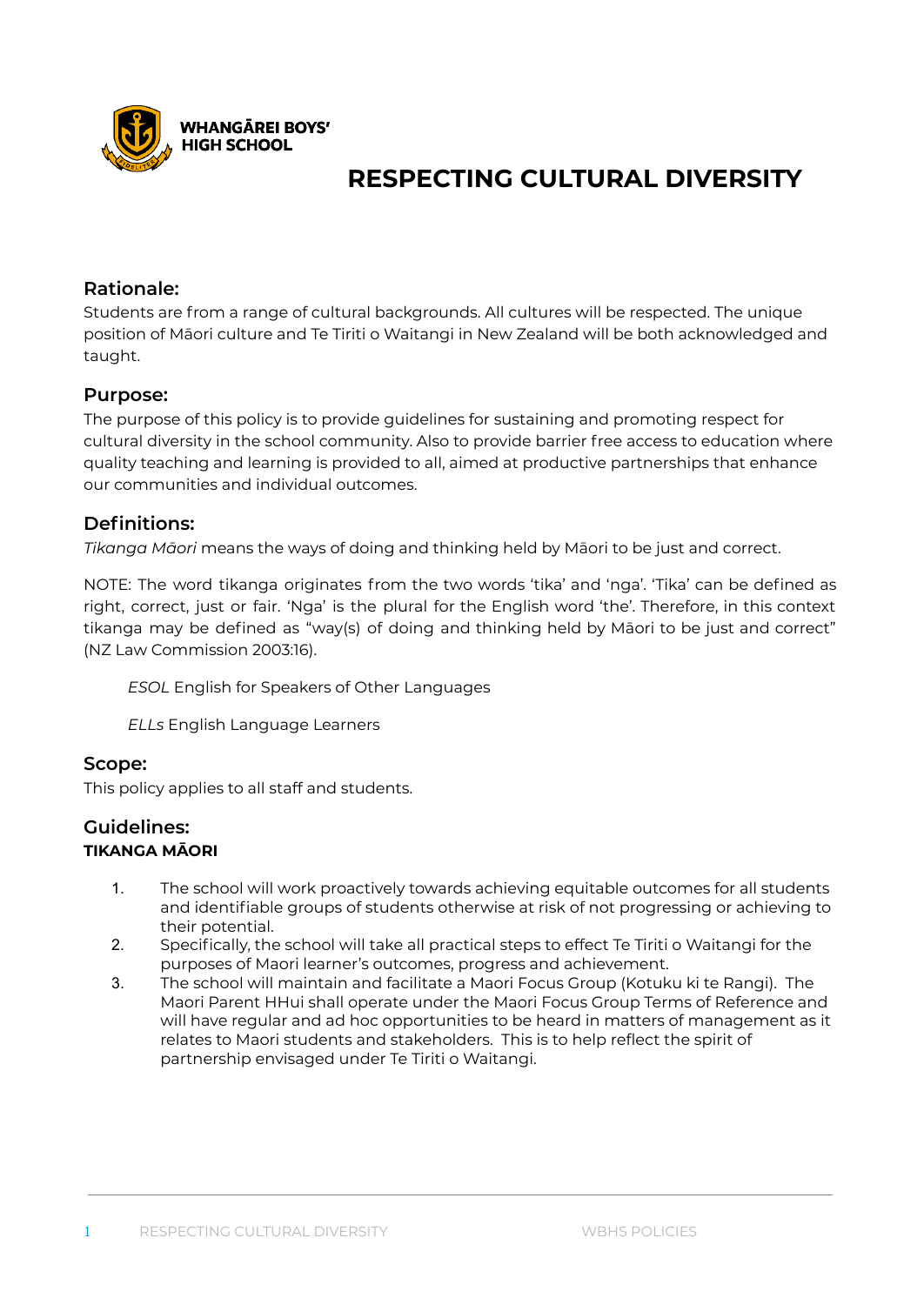

## **RESPECTING CULTURAL DIVERSITY**

- 4. The Board of Trustees will consider the ethnic balance of elected representatives and may co-opt a trustee to assist the Board to achieve its objectives for Maori students' achievement.
- 5. The school will promote and support training and awareness of Tikanga Maori and knowledge of and partnership with other cultures, with staff and students.
- 6. The school will provide opportunities to:
	- a. understand and respect Tikanga Maori
	- b. Participate in Maori performing arts
	- c. Participate in Maori visual arts
- 7. A powhiri will be extended to all new students and staff at the start of each year
- 8. Tikanga Maori will be included into formal school events
- 9. Curriculum development and content will take full account of this policy
- 10. Te Reo Maori will be encouraged by:
	- a. Provision of professional development in Te Reo Maori for staff
	- b. Dual language signage
	- c. Encouraging use of Te Reo in other settings, formal and informal

#### **OTHER CULTURES**

- 11. Cultural practices of all staff and students will be respected.
- 12. Where there is a conflict of cultural practices with school policies and rules there will be open discussion and consultation with the student and student's family to establish a satisfactory outcome
- 13. The Board of Trustees will consider the ethnic balance of elected representatives and may co-opt a trustee to assist the Board to achieve its objectives for all students' achievement.
- 14. The school will follow Ministry guidelines with respect to funding and practices.
- 15. ESOL classes and classroom support will be provided for ELLs.

## **Related Policies:**

- 1. Equal Employment Opportunities (EEO)
- 2. Equity Equal Education Opportunities (EEdO)
- 3. Behaviour Management

#### **References or Sources:**

- 1. NZ Law Commission 2003:16
- 2. Ka Hikitia (MoE)